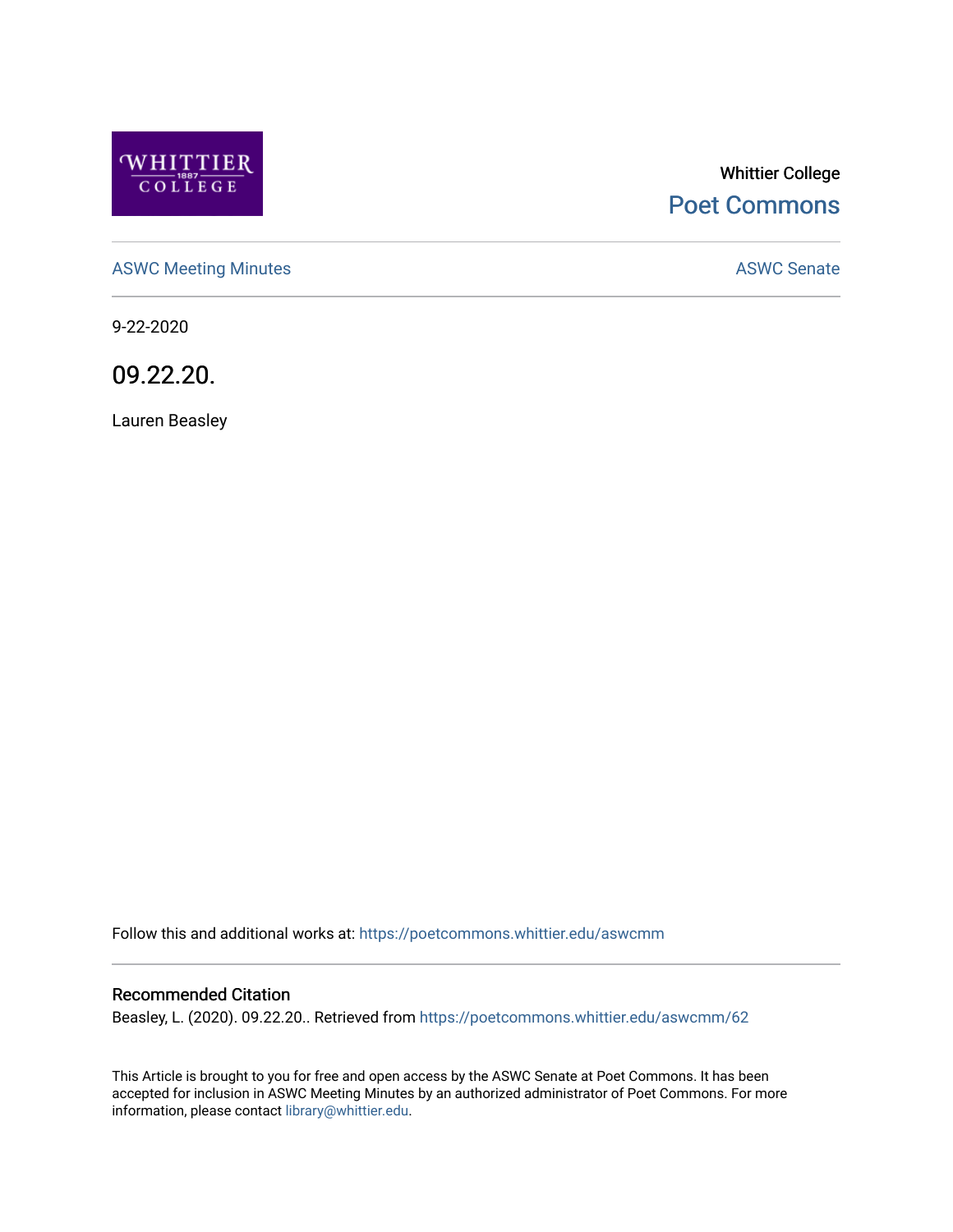#### **Senate Meeting Minutes for September 22 2020**

### **A. Called to Order at : 5:05pm**

# **B. Inspirational Quote Senator Lopez**

a. "Optimism is the faith that leads to achievement." -Hellen Keller

# **C. Mission Statement Read by Senator Coco**

**a.** The ASWC Senate, as the governing body of the Associated Students of Whittier College, is dedicated to the betterment of the college as an institution and as a member of the broader community. The Senate shall assist on-campus clubs and organizations in creating, promoting and implementing dynamic programs and events that involve students and add value to their educational experience. This body will act as an open forum for students to voice their opinions and desires, always keeping the best interests of the ASWC in mind. In all of its actions, the Senate will serve the students first with integrity, dedication, responsibility, and humility.

### **D. Roll Call- Secretary Beasley**

- **a. Present:** President Eccles, Vice President Brost, Treasurer Estrada, Secretary Beasley, Director Royster, Director Robinson, Senator Falcon-Juengert, Senator Armstrong, Senator Benn, Senator Magana, Senator Lopez, Senator J Torres, Senator D Torres, Senator Iseri, Senator Yamawaki, Senator Garrison, Senator Angileri, Senator Coco, Senator Golden, Senator Shoech, Senator Saldana
- **b. Absent excused:** Senator Perez
- **c. Unexcused :**

# **E. Minutes Amendment Approval**

- **a. Motion by Sen.** : Director Robinson
- **b. Seconded by Sen.** : Senator Garrison
- **F. Public Voice**

**a. N/A**

### **G. Presidents Message**

- a. Hi all,
- b. Welcome to our second meeting of the year
- c. I hope everyone's first week and a bit of classes have been going well.
- d. As we wind into the new year and things start getting underway, I don't just encourage you all on the table to get involved in committees, clubs and events going on, I also encourage all of our students to join. As more and more zoom invites and meetings are sent out over social media, keep an eye out on the things that interest you.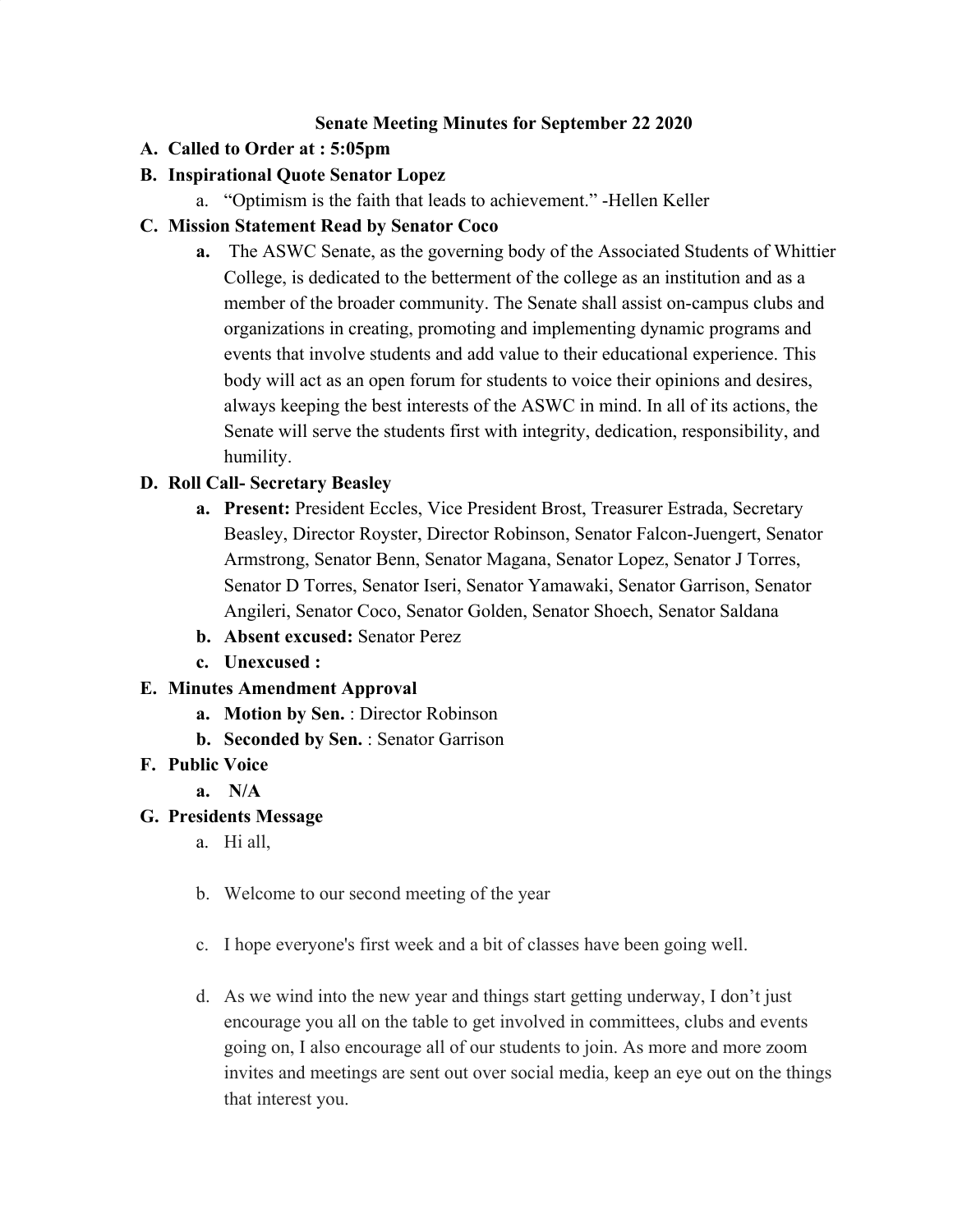One of the ASWC Senate's initiatives that we will be continuing this year is our political awareness and education initiatives. A reminder to those who are eligible, if you are not registered to vote please do so asap. Inform yourself about the positions and policies that you stand by, research all candidates rather than just the people you know about/like. An educated and informed community is a strong community so I urge you to do your part.

I'm looking forward to seeing how Whittier grows over this semester.

Enjoy the rest of your week everyone!

### **H. Treasurer's Report**

- **a.** Updates: Last week I had the first budget committee meeting of the school year! We went over E-board stipends and we all agreed on an amount. The amount is \$2400 for the fall semester. That's \$685.71 a month.
- b. Pending:I need to file every senator's stipends for the 3.5 months worth of work and they should be done soon.

### **I. First Readings**

**a. N/A**

### **J. Miscellaneous Business**

### **a. Constituent reports**

- i. As a quick reminder about your reports
	- 1. they are due weekly on Fridays by 5pm PST for the next weeks meeting
	- 2. Reports can be in paragraph or bullet point form but what you type will be going in the minutes so please use complete sentences
	- 3. If you would like a part of your report to be discussed in the meeting please clarify in the email so it can go to the proper people.
	- 4. You are expected to have something to report every week "no updates" is not an acceptable constituent report, for this first one maybe your goals or what you would like to accomplish in your position and what you plan to do would be a great thing to report if you haven't had a chance yet to really get started!
	- 5. They need to be emailed to aswc\_sec@poets.whittier.edu with "Position title last name CR" as the heading
	- 6. For example mine would be "Secretary Beasley CR" Zoe's would be "ICC Iseri CR" for committee reports it is similar "Environmental CR" "Elections CR" etc.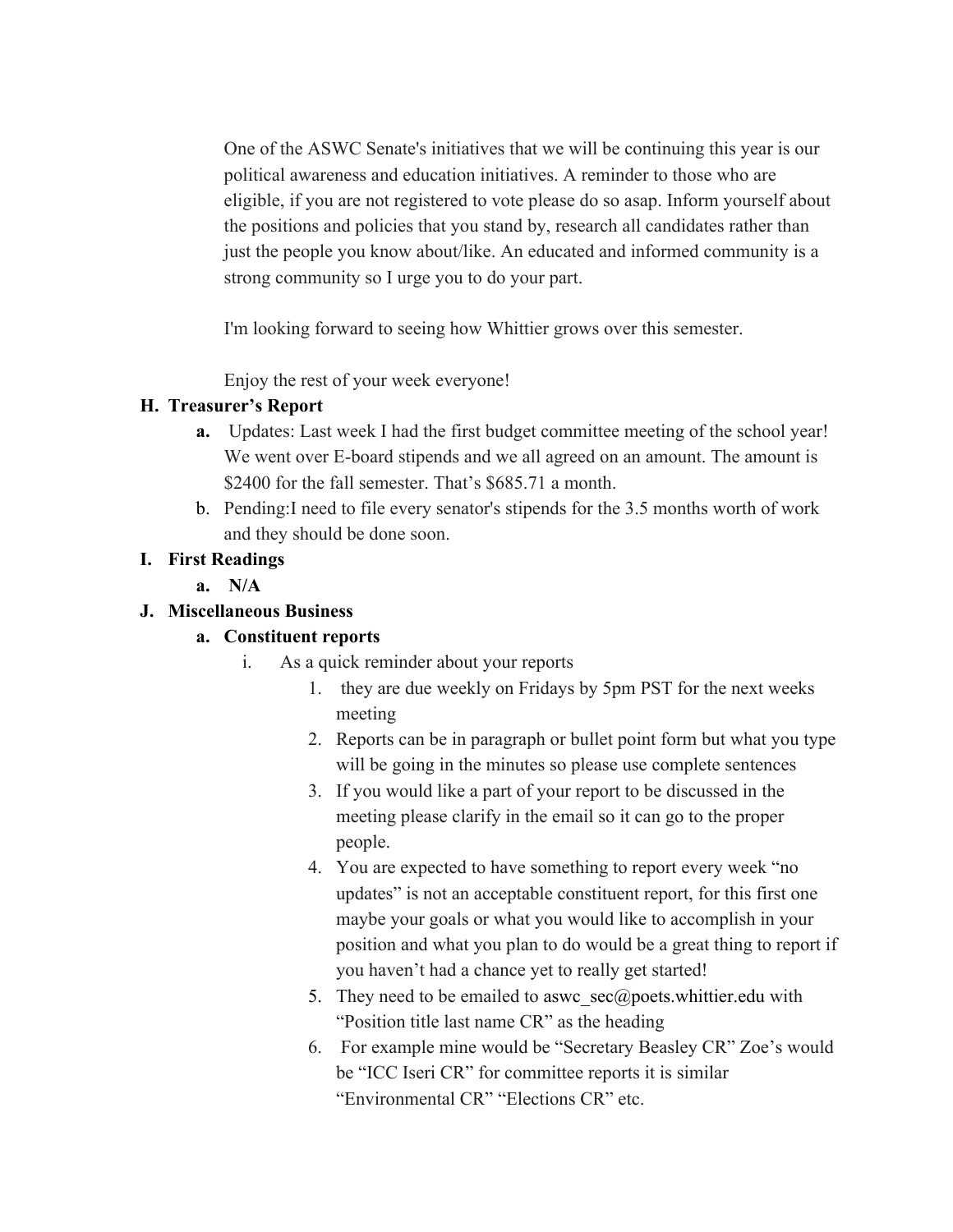- 7. We will be going over this again tomorrow at the meeting briefly so any questions or clarifications can be made! Please make sure to have your constituent reports in ASAP! :)
- ii. Senators from last week who were absent introduce themselves

### **K. Committee Reports**

### **a. Administrative Committee**

**i.** We will be meeting on Mondays but I'm not sure what time yet. So be one a lookout for a time on Engage.

### **b. Budget Committee**

- i. Budget committee will meet on Wednesday's from 12:30-1:30pm on zoom.
- **ii.** Budget Requests: E-Sports clubs

### **c. Campus Relations Committee**

- **i.** Hi Everyone,
- ii. I hope you are doing well and staying safe. Firstly I would like to point out that no the Senate Gear has not been sent out yet but will be sent out by latest Saturday Mid Afternoon, and seeing that there is two-day shipping hopefully you will all receive your packages by Wednesday at the latest. Also if you did not see my message in the Slack I will go ahead and go over that now. So with this new module system, and life and other responsibilities that everyone has, the Senate Meeting will REMAIN on Tuesdays  $\omega$  5:00 pm PST - 6:45 pm PST (CALI TIME). What does this mean if you have to miss a meeting for work or family or other extraneous circumstances that might be occurring during the school year.
	- a. Well here's what you need to know.
	- b. Before you have missed a Senate Meeting ensure, that your constituent report has been given to Secretary Lauren Beasley. If one needs to be brought up to the table ensure that it has been received and can be read prior to the Senate Meeting at 5:00 PST on Tuesday.
	- c. You have missed a **SENATE MEETING,** what do I do now.
	- d. Step 1: read the minutes and or the tweets within 24 hours of the meeting, **TIP**: if you cannot find the minutes go to the tweets it is the fastest way to get the information.
	- e. Step 2:Please write down any questions or comments you have about the Senate Meeting and bring them to your pod leader no later than **5:00 the following day (WEDNESDAY @ 5:00 no later).** If it gets in later than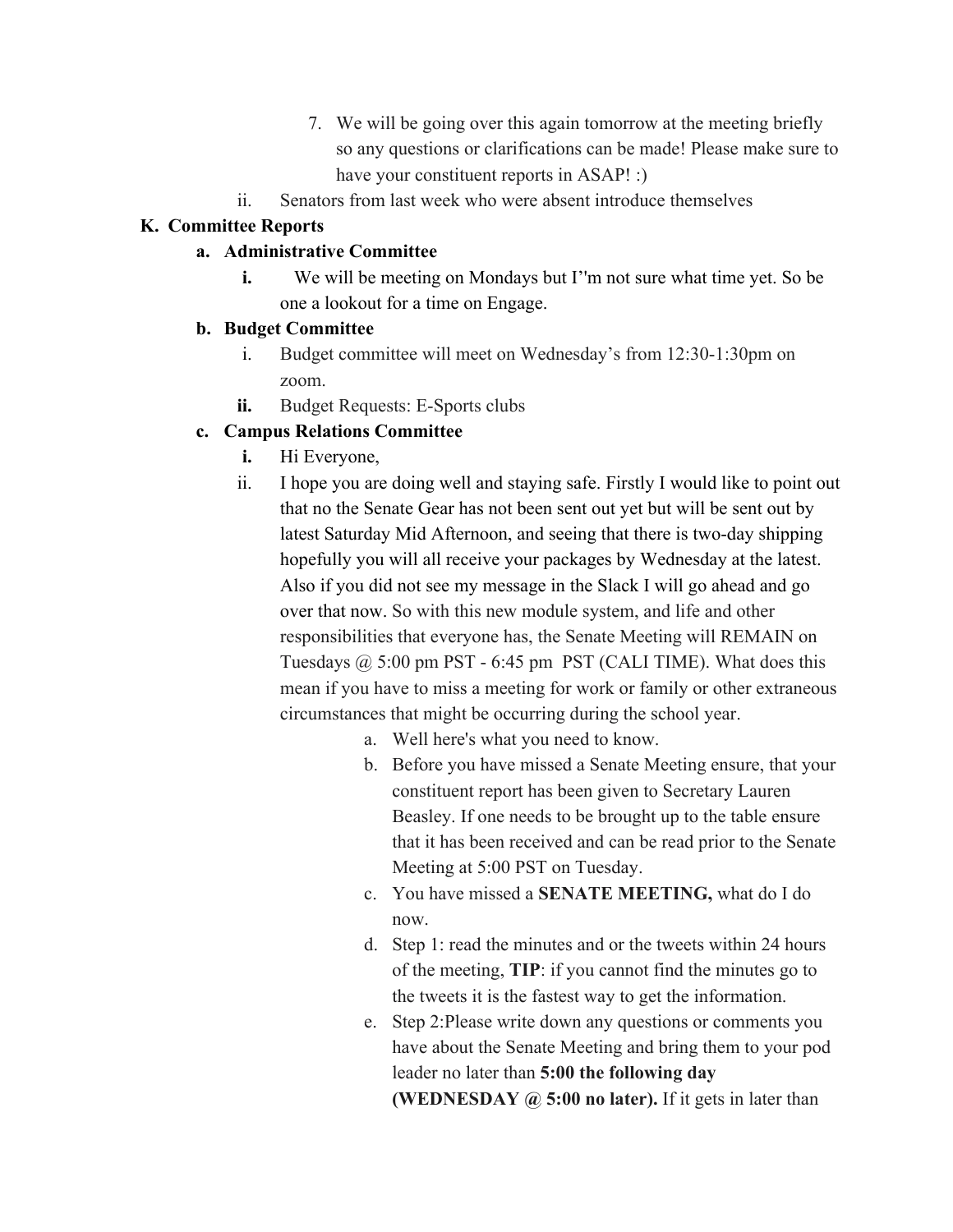that, the information can not be brought up during our Executive Board Meeting. It is also your duty to inform your constituents about what happens at the Senate Meeting. So keep updated with the minutes!. (This is mandatory if you miss a meeting

f. 3. Step 3: Continue to kill it on the Senate Table iii. Trust me I understand that missing a Senate Meeting is not ideal and that it is for sure not what yall would want. All I ask is that you remain communicative during this time, please reach out to your pod leaders and make sure that if you have questions ask them. This is a time that we must remain flexible in some areas, while still painting Senate Work to be done efficiently. Please feel free to reach out to me directly if you have any questions regarding the Senate Meeting. For module 2 the time and date will be looked at again. Thank you for your understanding of this as this is not everyone's first choice, but still, a decision that had to be made.With that, I kindly ask that you do read the slack, and any message that comes through please either give it a thumbs up or heart so that we know you see the updates and therefore we can eliminate the repetition of information over and over again. Also last update for Campus Relation Committee, please contact me by the end of the week to let me know if you would like to be apart of the Committee, those that let me know I will send out a doodle poll and with the available dates and times. That is all thank you.

#### **d. Elections Committee**

- **i.** Elections Committee will be meeting from 8:30-9:30 am PST every Thursday morning
- ii. We are currently working on expanding the FCC elections timeline to allow for more time for applications to come in for the treasurer and secretary positions. If you are an OA, Know any OA's or know any first year students please encourage them to apply when the applications reopen for two more days on the 24th - 26th
- iii. This will not alter the overall election timeline too much so that is good, but it is important that the senate is encouraging connecting and working with our new students regardless of their involvement so far in events and zoom meetings, a little encouragement and a personal invite can go a long way!
- iv. Today is National Voter Registration day and one of the promotional days for the Whittier Votes Coalition, as President Eccles asked earlier please register to vote if you haven't already and encourage others to as well.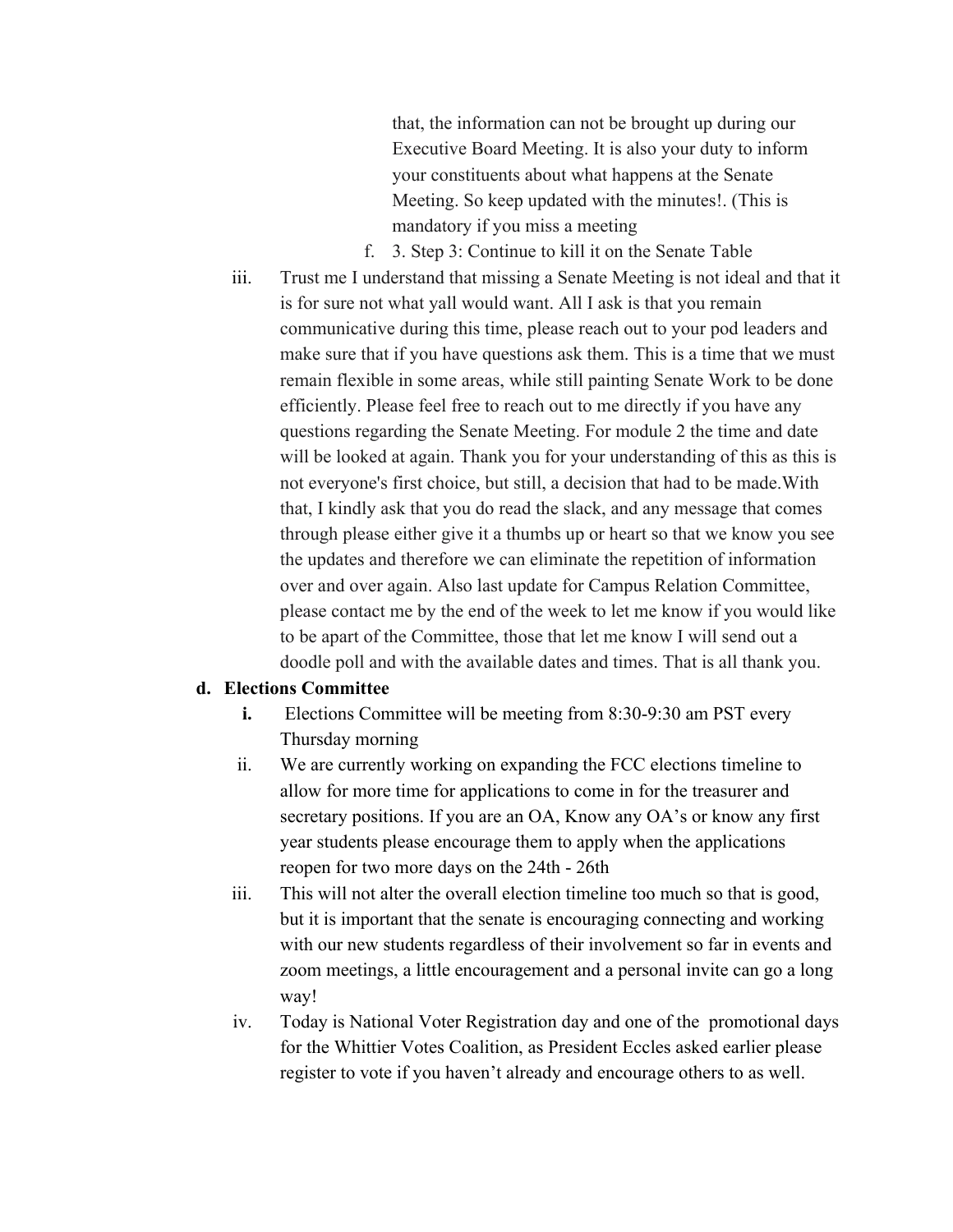v. Please encourage anyone you know who is interested in getting involved in the Whittier Votes coalition whether through running an event, attending a meeting, or just better understanding what is going on to contact me or Christine Hernandez in order to get more information about the coalition and how you can get involved in civic engagement

# **e. Program Board**

- i. Program Board's weekly meetings are on Mondays @ 6:00-7:00 pm PST.
- ii. Program Board's weekly meetings' information is posted on the Program Board Engage page.
- iii. Program Board will be programming Welcome Back Week next week Sept 28-Oct 2 and having events every day of that week.

# **f. Advocacy Committee**

- **i.** No meetings yet but please reach out to join our committee.
- **g. Culinary Committee**
	- **i. N/A**
- **h. Student Feedback**
	- **i. N/A**
- **i. Student Finance**
	- **i. N/A**

# **j. Environmental Committee**

- i. Hi everyone, environmental committee is having our first meeting this Thursday at 12:30pm PST on Zoom. Zoom credentials and information are included on the flyer that can be posted on ASWC social media accounts. Since the majority of this academic year will be conducted remotely, I am planning to transition the committee from having a presence on campus to a presence online for the Whittier College community. Some goals I have for the committee going forward are to:
	- 1. create transparency in regards to the college's sustainability efforts and areas for improvement
	- 2. create "calls to action" for students to carry out in their own communities
	- 3. serve as an educational/informative resource for folx to learn more about sustainability and environmentalism
	- 4. I plan to execute these goals by creating weekly informational posts for social media aiming to break down a variety of environmental topics ranging from food waste and water pollution to recycling and energy management. The topics of these posts will vary depending on current global events as well. That is to say that you can't have environmentalism without also talking about social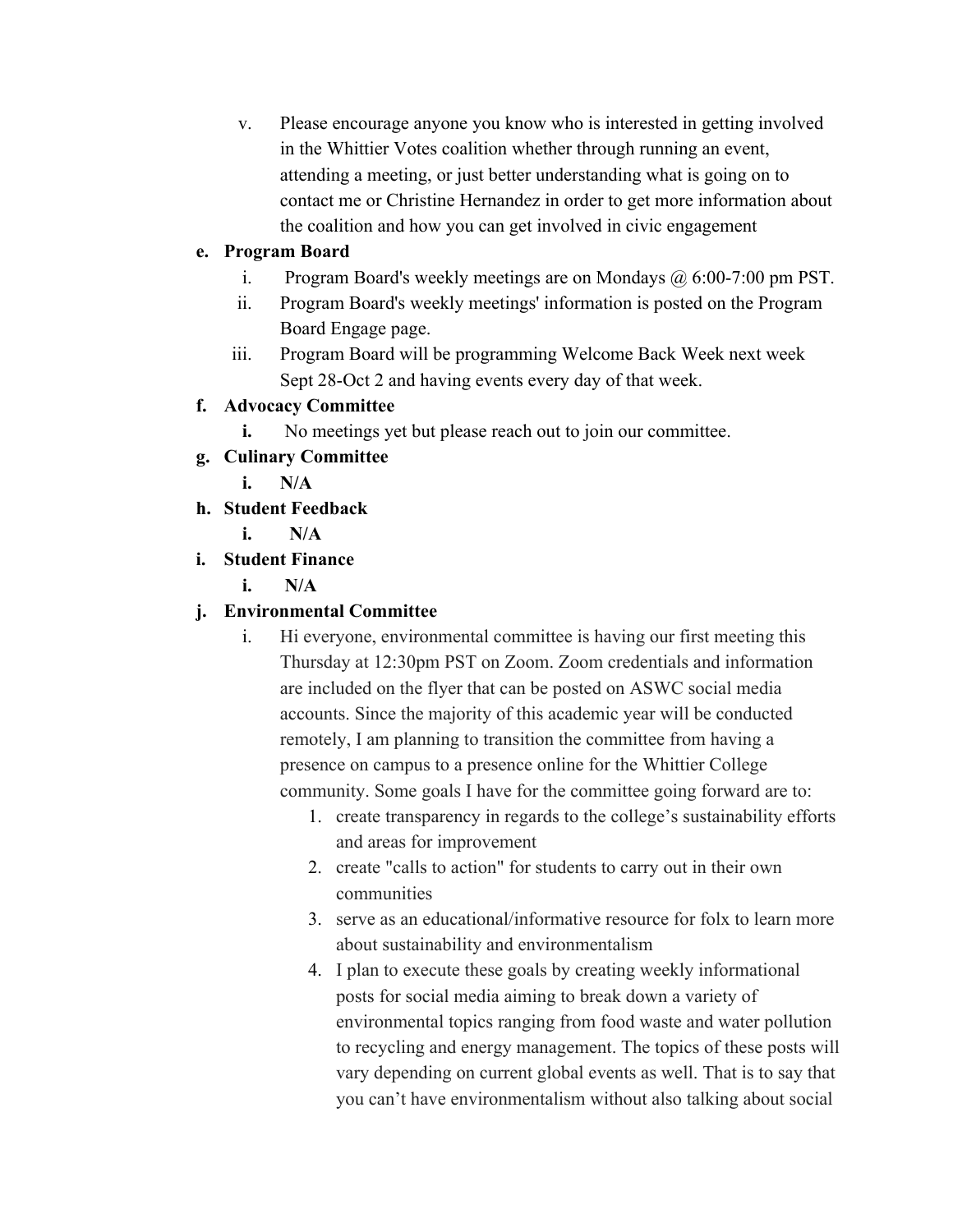justice. For the committee I also plan to emphasize intersectional environmentalism and highlight the connection to current political events.

- 5. Thank you, I hope everyone is staying safe and healthy.
- 6.

### **k. Constituent Reports**

### **i. Academic Affairs Council Senator Torres**

- **1.** My goals for this academic year
- L. Build a bridge between administrators and students.
	- a. Hopefully, this will create a way for student feedback and their voices to be heard by those making critical decisions.
- M. Find creative ways to check in on students and allow them to share their experiences with me so then I can relay how students are feeling, what's working and what isn't.
	- N. Questions for the Senate Table:
	- 1. What are the top academic needs of students right now?

### **ii. Inter Society Council Senator Saldana**

- 1. Meeting times: Saturdays @ 6:00pm
- 2. Testing new means of communication with Discord
- 3. Requesting societies let to ISC know if they plan to have an NME process this year by late October, early November
- 4. Currently looking/receiving E-board nominations (Secretary, Treasurer & Social Media)

# **iii. Student Body Representative Falcon-Juengert**

- 1. I'm brainstorming ways in which I can connect with students (mainly on social media via Instagram stories for now).
- 2. I am planning to create a survey or a series of questions that would seek student feedback in relation to how school is going/events held virtually by college offices.
- 3. I started a group chat to collaborate with a few other new senators.
- 4. My main goal for this year is to connect with students and make sure I'm providing them with ways they can succeed or connecting them to people who can help them.

# **iv. Student Body Representative Benn**

1. After having discussed my goals with my pod leader, José, I felt that I needed to understand them better myself so I took time this past week to really sit down and think about where I really want to end up at the end of this year.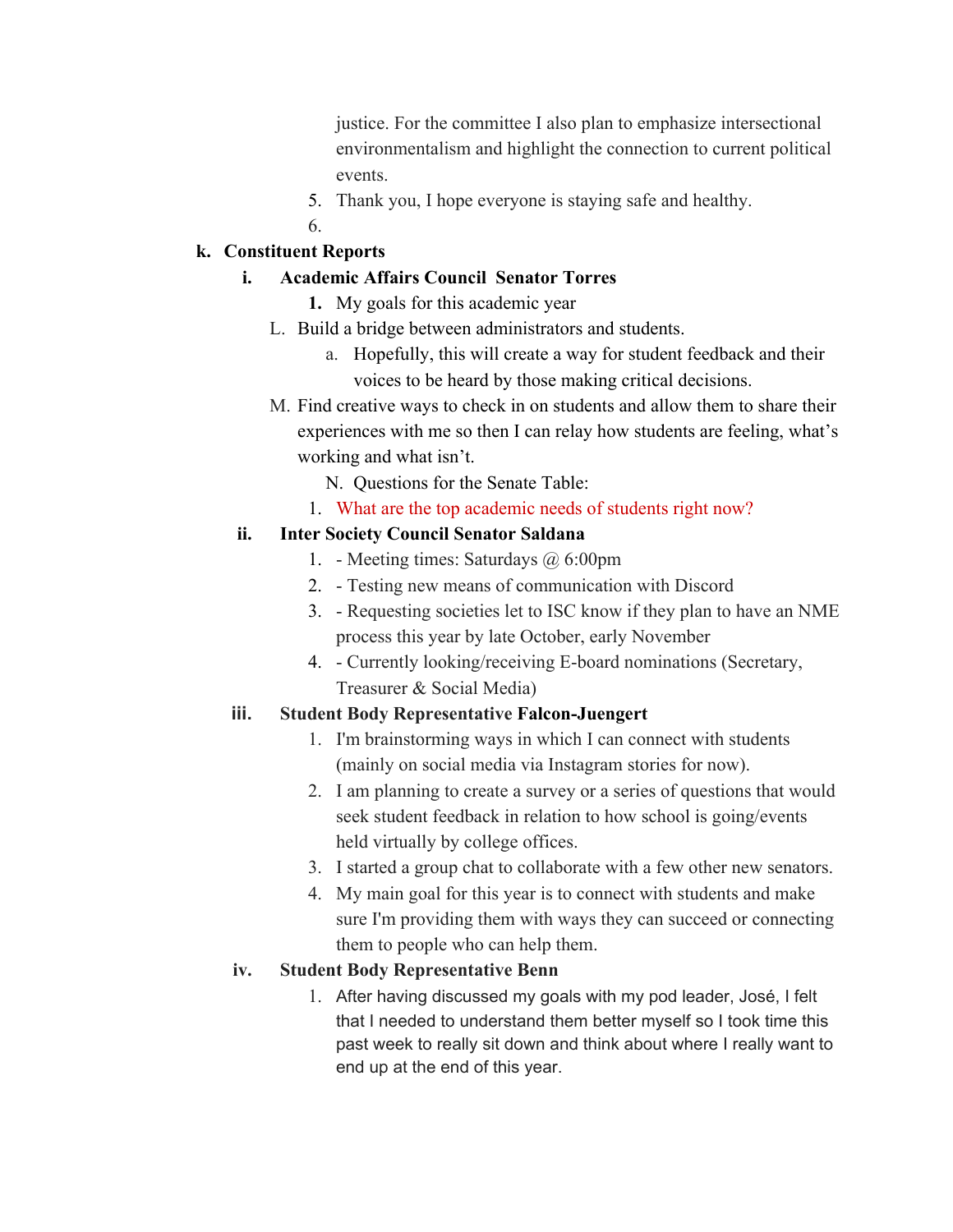I've realized that there are many voices on campus that feel they shouldn't speak up about their opinions as they believe their voices don't really matter in the sense they don't value themselves. I'd like to find ways to engage these students and help them understand that they are considered equals and that they do have space at Whittier to be able to be heard.

After discussing ideas with Anica and Alyssa, we've all brainstormed several different programming events that we could try to help increase student engagement in regards to feedback related to remote learning. I'm hoping we can start forming solid ideas that we can bring to the table eventually, however, they're just basic thoughts we've yet to discuss further.

I truly believe there's a lot of good things that will be happening within this upcoming year. I'm looking forward to getting to know other members of the ASWC Senate team better and to learning more from everyone as the year continues.

#### **v. Commuter Representative Senator Lopez**

1. As commuter representative in this pandemic my goal is to come up with something that will allow students to feel connected to Whittier College. I was thinking of talking to the program board about maybe collaborating and sending the students a couple treats. Also I would like to set up a zoom call with random commuters of all grades to see how classes have been so far and if there are any resources that they would like from on campus and see if the school can accommodate these resources. I have also heard that last year's commuter representative, Grace Hagan, was working on making a commuter board; I plan on reaching out to her and offering to help and be a part of it.

#### **vi. Media Council Representative Senator Garrison**

- 1. 1. We regrouped with all of Media Council, we are going to be meeting on Fridays at 4:30pm. Feel free if you want me to email you the Zoom link.
- 2. 2. KPOET, QC, VPS and WCSN are up and doing recruiting at the moment. KPOET is currently having to rework HR job descriptions and filling out SEAR forms
- 3. 3. Check out the Quaker Campus @ <https://thequakercampus.whittier.domains/>
- 4. They are sending out articles weekly still.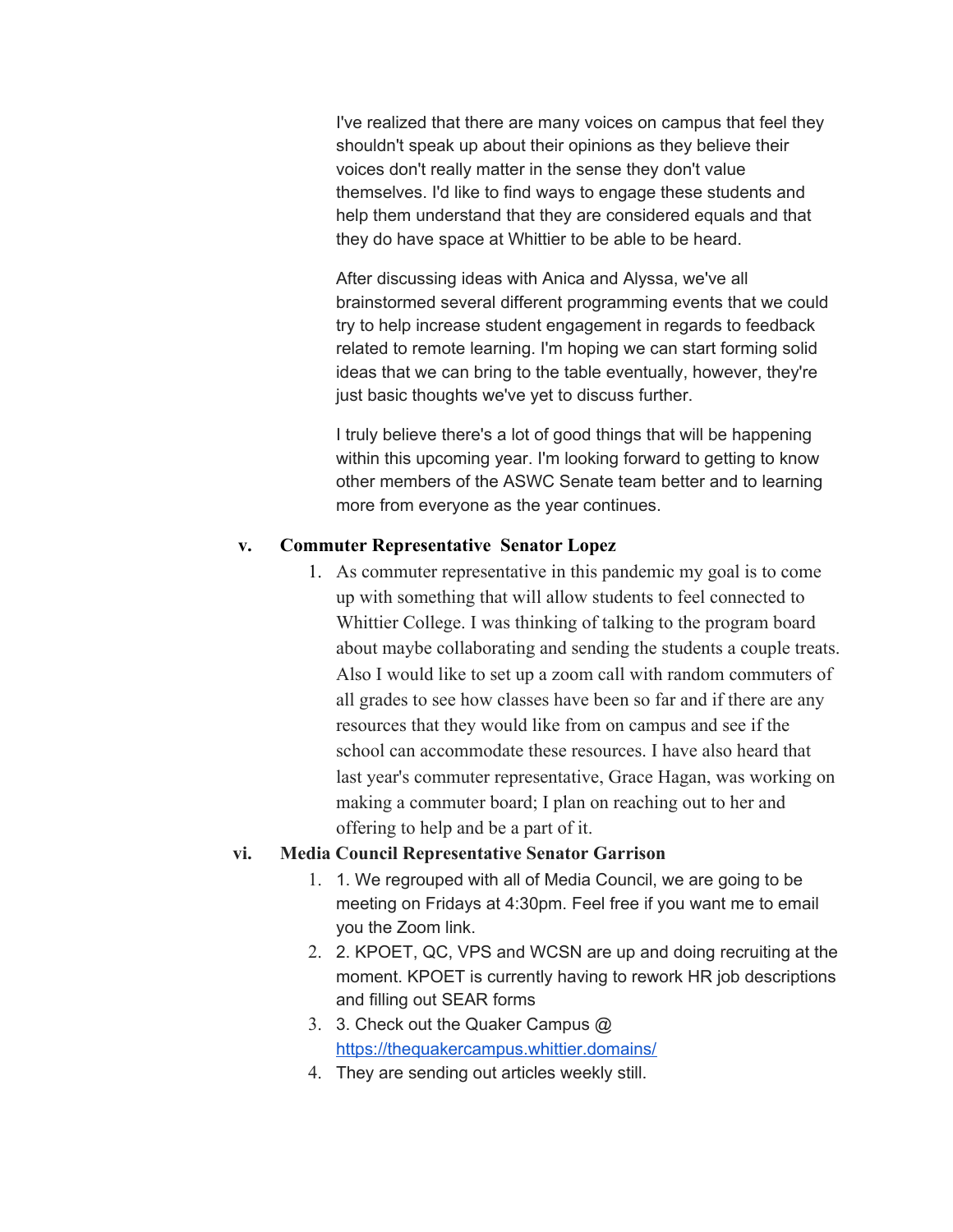- 5. 4. We are currently participating in the virtual activities fair! Check us out this week and next.
- 6. 5. We also have a new MC advisor, Associate Director Joe Melendez!
- 7. 6. Poet Entertainment has a temporary advisor which is Christine H. since Chris Greenwood did leave us this past summer. MC is collaborating with the OSE to support Poet Ent during this time.

### **vii. Inter Club Council Representative Senator Iseri**

1. The Inter-Club Council E-Board met on Thursday, 9/17 to talk about expectations and for the year. The other members of ICC Eboard will be attending the Activities Fair to answer any questions about ICC or Clubs. We are in the process of figuring out when the Inter Club Council full body meetings will meet, and I am in the process of scheduling office hours. Our meeting minutes are on Engage.

### **viii. Student Body Representative Senator Armstrong**

- 1. Virtually interact with my peers via instagram
	- a. Q&A's for the story
		- i. What can I do to help raise your voice at the table
		- ii. Create a highlight on my instagram profile of past Q&A's and how to contact me with any questions, comments, or concerns about anything a student may need
- 2. Attempt to hold a zoom meeting every month with my other senators (Depending on engagement)
- 3. Create an incentive for students to come to meetings and engage with their representatives and senate.

### **ix. Residential Hall Representative Senator Magana**

1. I want to get started on surveys and virtual events for the residential students. Currently, due to the pandemic, we have a handful of students living on campus and I want to make it the most accommodating for them. I plan to email Deanna and Lafayette and the RA's to ask what do the residential student need and I plan to send them a survey. I will communicate with program board to ask about any virtual events planned out.

### **x. Non-Traditional Student Representative Senator J Torres**

- 1. Goal 1: create a line of communication between non-traditional students, professors, administrators and the ASWC
- 2. Goal 2: help non traditional students become more involved on campus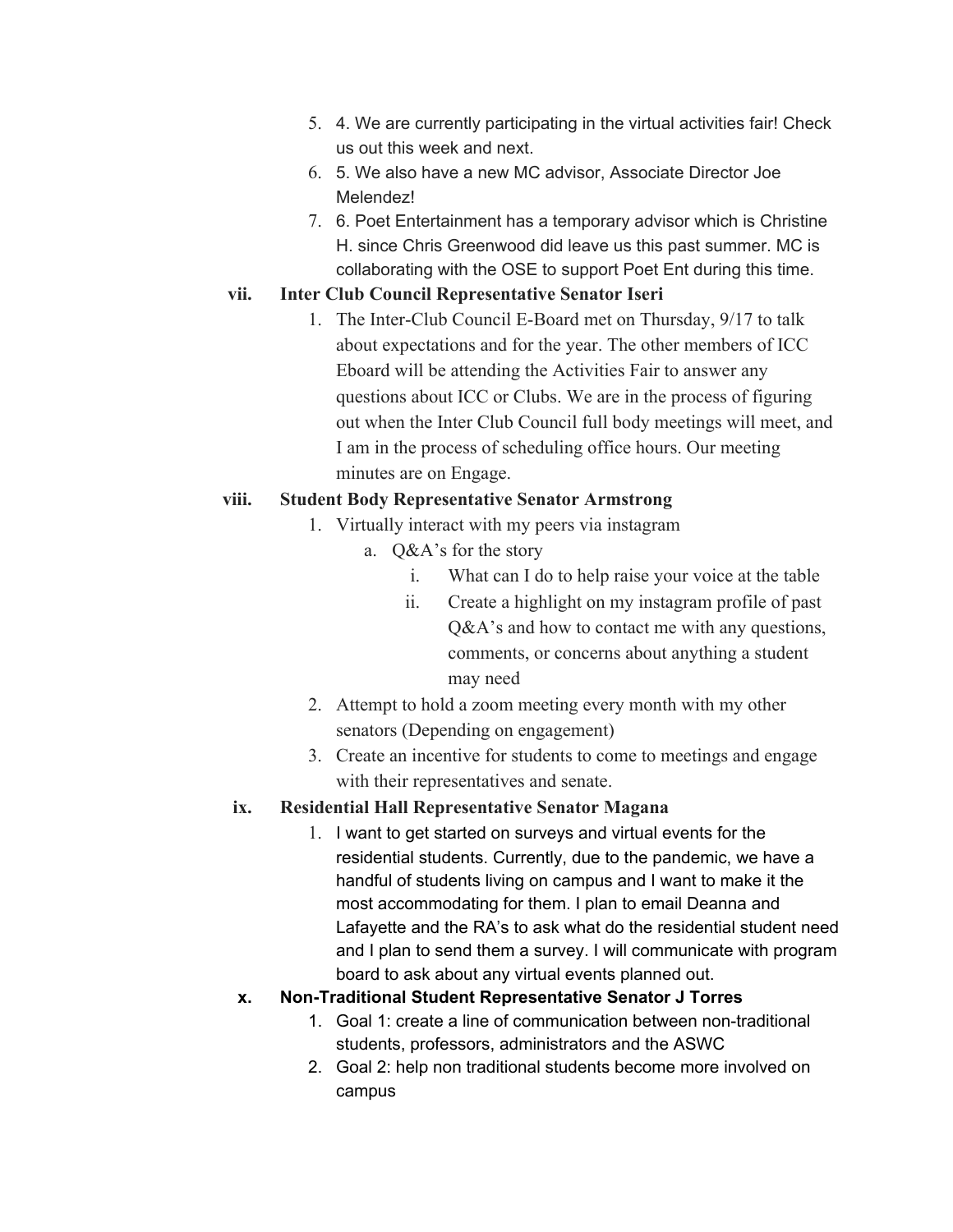3. Goal 3: bring back the transfer club and make it accessible to all non-traditional students.

### **xi. Diversity Council Representative Senator Yamawaki**

1. I want to foster more support between clubs in DC, on an organizational as well as personal level. I want to hold a space for more discussions, not just for club representatives, but anyone that is part of the DC clubs. I want to support my constituents in any capacity that I can, especially being online and with a new module system and everything else going on in the world.

### **O. Announcements**

- a. How can we help the student body with the transition to the module system?
	- i. Rep Torres: Build a bridge between admin and students so that everyone can be more involved. Working with Sal Johnston
	- ii. Sen. Garrison: Speaking from my constituents perspective and from the Quaker Campus Article, most students are overwhelmed right now and everything is moving too fast as the transition has been abrupt. Most people have time constraints and issues with scheduling that has affected everyone. "If we go to the next semester with this module system I don't know what we are going to do"
	- iii. Sen. Armstrong: I have an art class and a math class. My math class is shorter and my art classes is 3 hours long. Every day having a 3 hour class is excessive, and hard, and a lot of time. I don't know how else they will cram fourteen weeks into seven but it makes it hard
	- iv. Sen. Magana: I am a STEM major and I am taking 3 classes this module and two of the three classes are lab based. It is more difficult to process all of that information at the same time. We all feel it is hard to fully master these classes in the time constraints even though we all need these classes to prepare for grad school so they are necessary
	- v. Sen. Garrison: A lot of my constituents believe this is taking a lot of value away from the classes that they would normally take. The time to soak in the material and get your money's worth currently doesn't exist. Another concern is student workers. Most feel they have to choose between their education and working which might help them put food on the table for their family. I know a number of students who quit or transferred because it was easier to be somewhere else. We lost numerous members of KPoet because they had to make hard decisions. It was harder to help the students